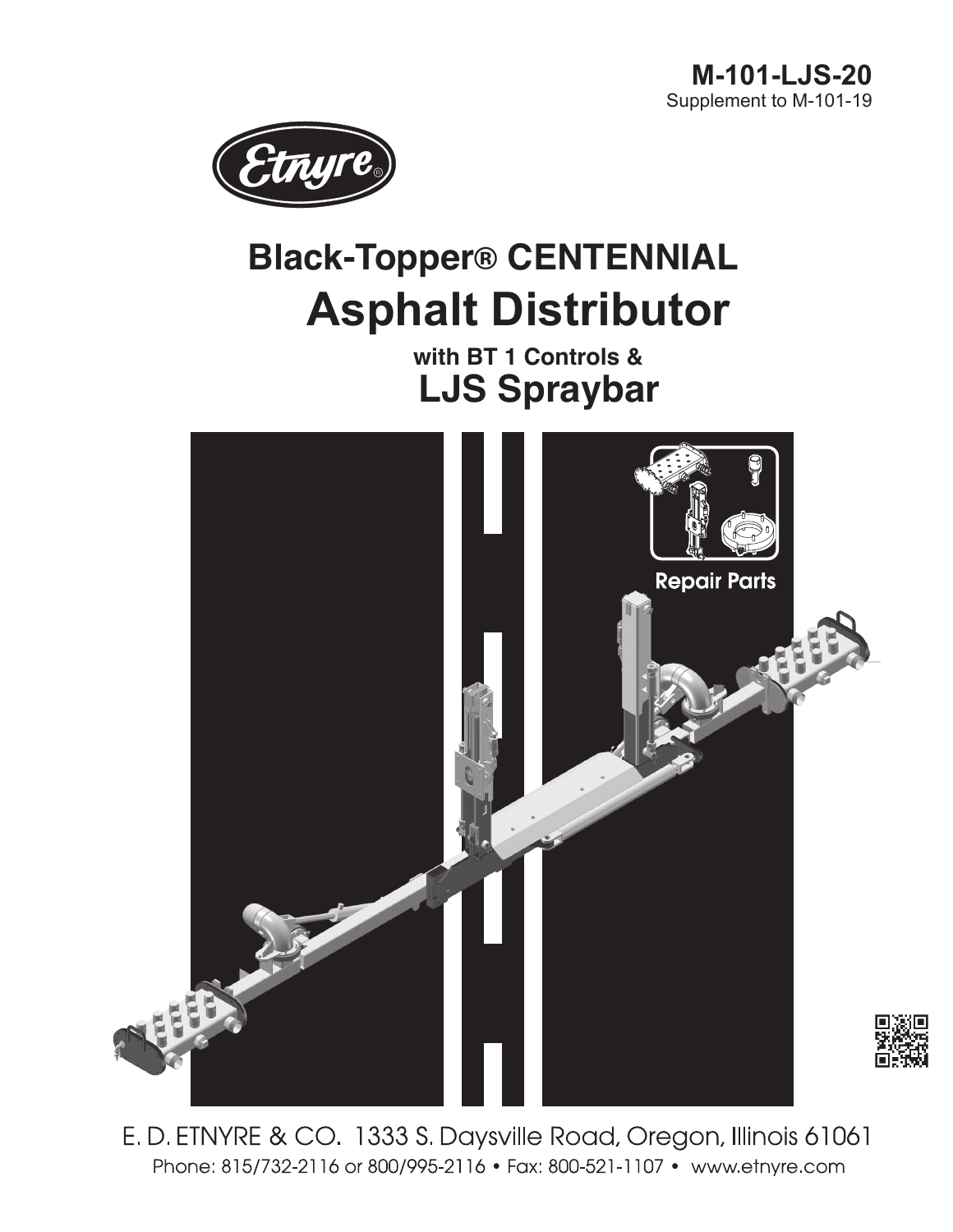# <span id="page-1-0"></span>**M-101-LJS-20 Supplement to M-101-19 Black-Topper® CENTENNIAL ASPHALT DISTRIBUTOR PARTS MANUAL**

#### **HOW TO ORDER PARTS**

To assure prompt delivery when ordering parts, please furnish the following information: **1)** Complete name and address of consignee. **2)** Method of shipment preferred. **3)** Is shipment to be prepaid or collect? **4)** Serial numbers of units to which parts apply. **5)** Complete part numbers and descriptions. **6)** Any special instructions.

## **Specify unit serial number when ordering parts! PARTS WARRANTY**

E. D. Etnyre & Co. warrants to the original Purchaser, its replacement parts to be free from defects in material and workmanship for a period of twelve (12) months after date of delivery to original Purchaser.

The following are exceptions to this policy:

- (1) All new electronic components are warranted for a period of 60 days. This is subject to vendor approval.
- (2) Remanufactured electronic components are warranted for a period of 30 days.
- (3) Remanufactured hydraulic components are warranted for a period of 60 days.
- (4) All non-Etnyre manufactured components are subject to the original warranty of the manufacturer.
- (5) New hydraulic components are warranted for the period of time set forth by the vendor of the individual item.

The obligation of the Company is limited to repairing or replacing any defective part returned to the Company and will not be responsible for consequential damages or any further loss by reason of such defect. Furthermore, the Etnyre Co. will not be responsible for any labor charges, freight charges, or transportation costs incurred by the purchaser if said part were to fail.

This warranty does not apply to:

- (1) Normal start-up services, normal maintenance services or adjustments usually performed by the selling dealer, factory service representative or customer personnel.
- (2) Any product manufactured by E. D. Etnyre & Co. purchased or subjected to rental use.
- (3) Any product or part thereof which shows improper operation, improper maintenance, abuse, neglect, damage or modification after shipment from factory.
- (4) Any product or part thereof damaged or lost in shipment. Inspection for damage should be made before acceptance or signing any delivery documents releasing responsibility of the delivering carrier.

This warranty and foregoing obligations are in lieu of all other obligations and liabilities including negligence and all warranties of merchantability or otherwise, express or implied in fact or by law.

The company excludes all implied warranties of merchantability and fitness for a particular purpose. There are no warranties, express or implied, which extend beyond the description of the goods contained in this contract.



E. D. ETNYRE & CO., Oregon, Illinois 61061-9778 1333 South Daysville Road Phone: 800-995-2116 Fax: 800-521-1107

www.etnyre.com sales@etnyre.com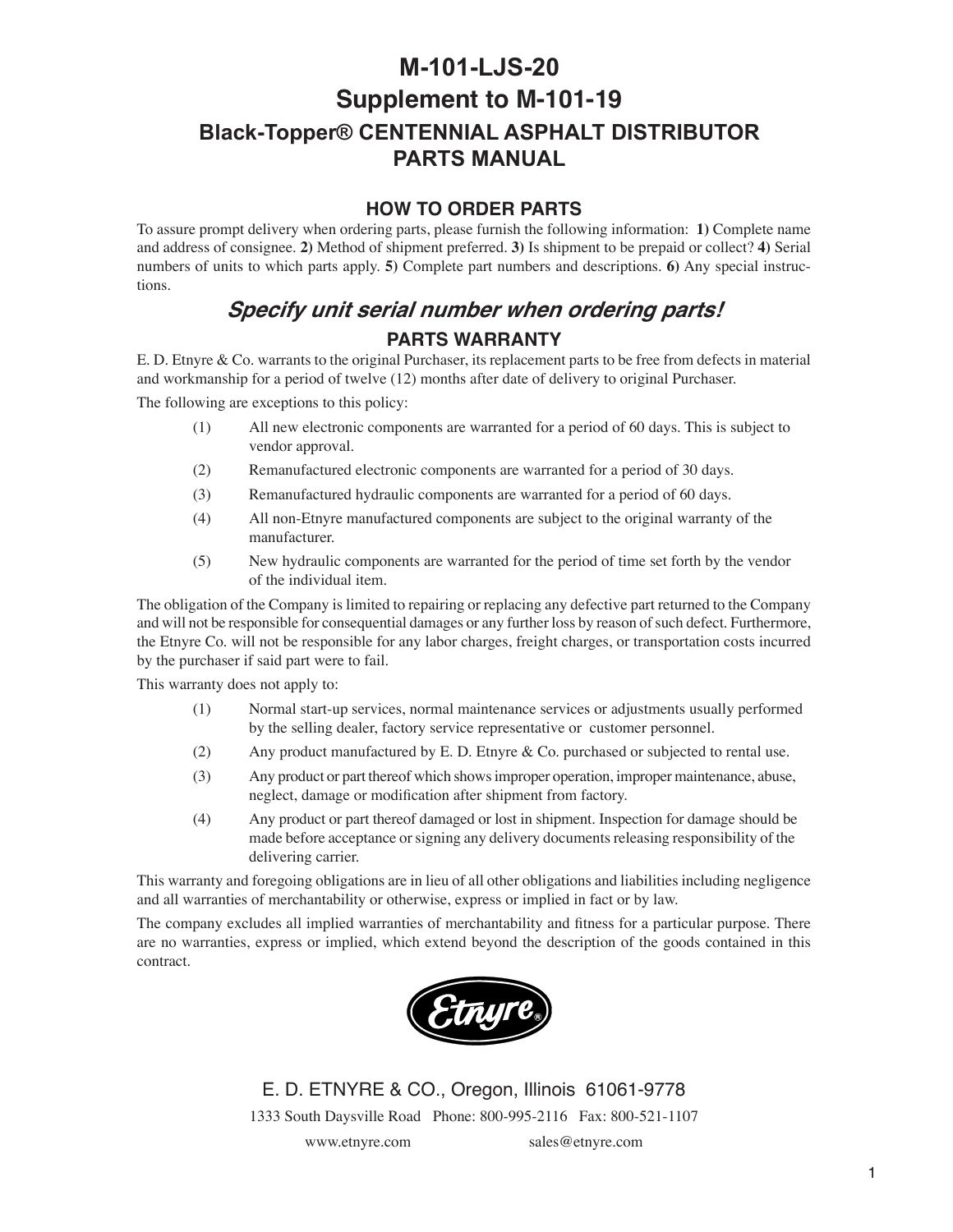#### <span id="page-2-0"></span>**Reporting Safety Defects**

If you believe that your vehicle has a defect which could cause a crash, injury, or death, you should immediately inform the National Highway Traffic Safety Administration (NHTSA) in addition to notifying E.D. Etnyre & Co.

If NHTSA receives similar complaints, it may open an investigation. If it finds a safety defect exists in a group of vehicles, it may order a recall and remedy campaign. However, NHTSA cannot become involved in individual problems between you, your dealer, or E.D. Etnyre & Co.

To contact NHTSA, you may call the Auto Safety Hotline toll-free at 1-800-424-9393 (or 366-0123 in the Washington, D.C. area). Or, you may write to: U.S. Department of Transportation, Washington, D.C. 20696. You may also obtain other information about motor vehicle safety from the Auto Safety Hotline.

E.D. Etnyre & Co., Oregon, Illinois 61061, Phone Area Code 815/732-2116.

This manual covers standard features and options. If your unit incorporates custom features, some of the information contained in this manual may not apply. If you have any questions regarding this manual or your unit, contact your dealer or the E. D. Etnyre Service Department at 1-800-995-2116

### **Warning**

Unsafe operation of equipment may cause injury. Read, understand and follow the manuals

when operating or performing maintenance.



### **CAUTION**

Before breaking the seal on all hydraulic fittings, plugs, fill caps, etc. be sure to clean around the connection. Failure to do so may cause contaminants to enter the hydraulic system causing damage to pumps, motors, etc.

**A** WARNING: This product can expose you to chemicals including Lead, which is known to the State of California to cause cancer, birth defects or other reproductive harm. For more information, go to: www.P65Warnings.ca.gov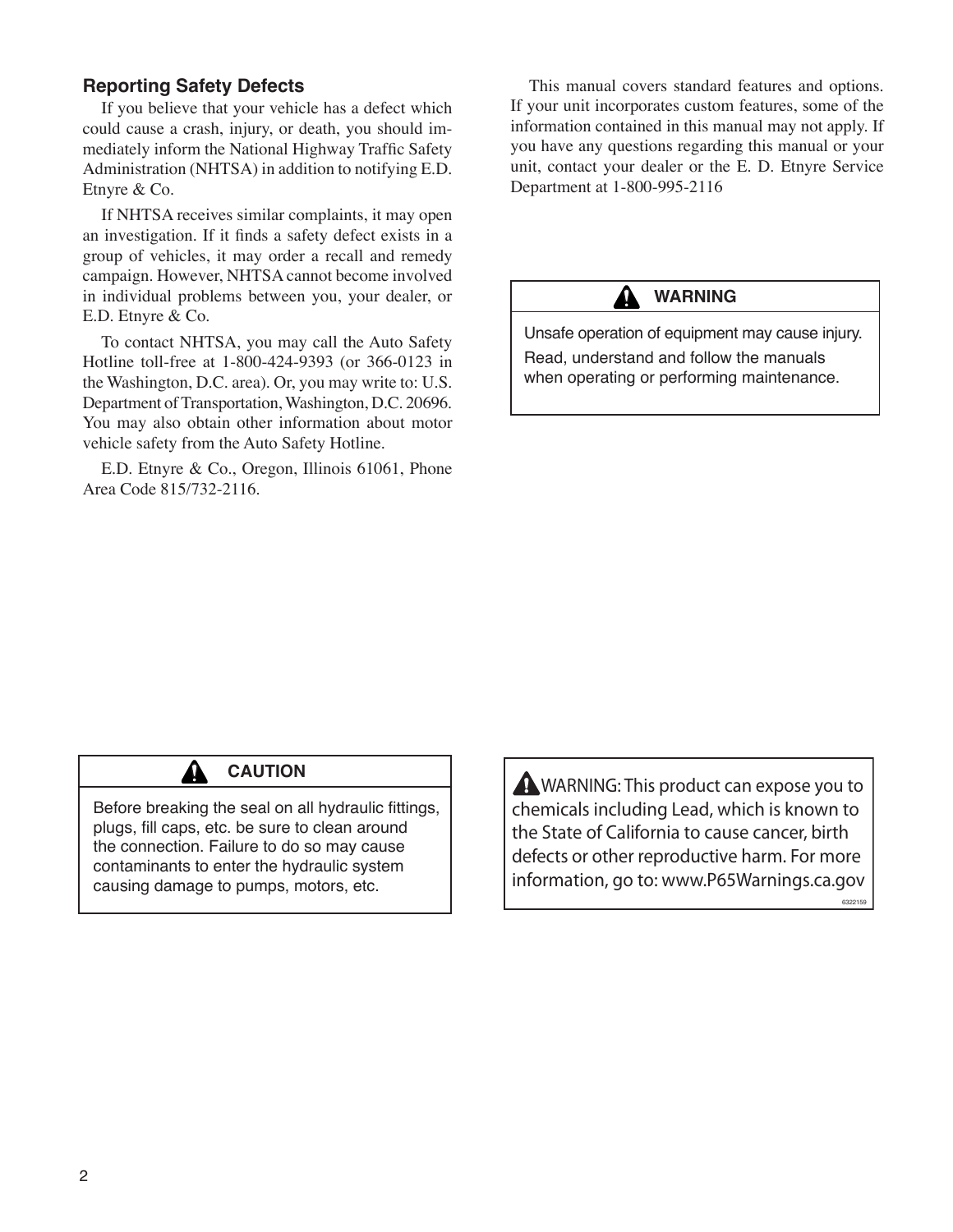# **Table Of Contents**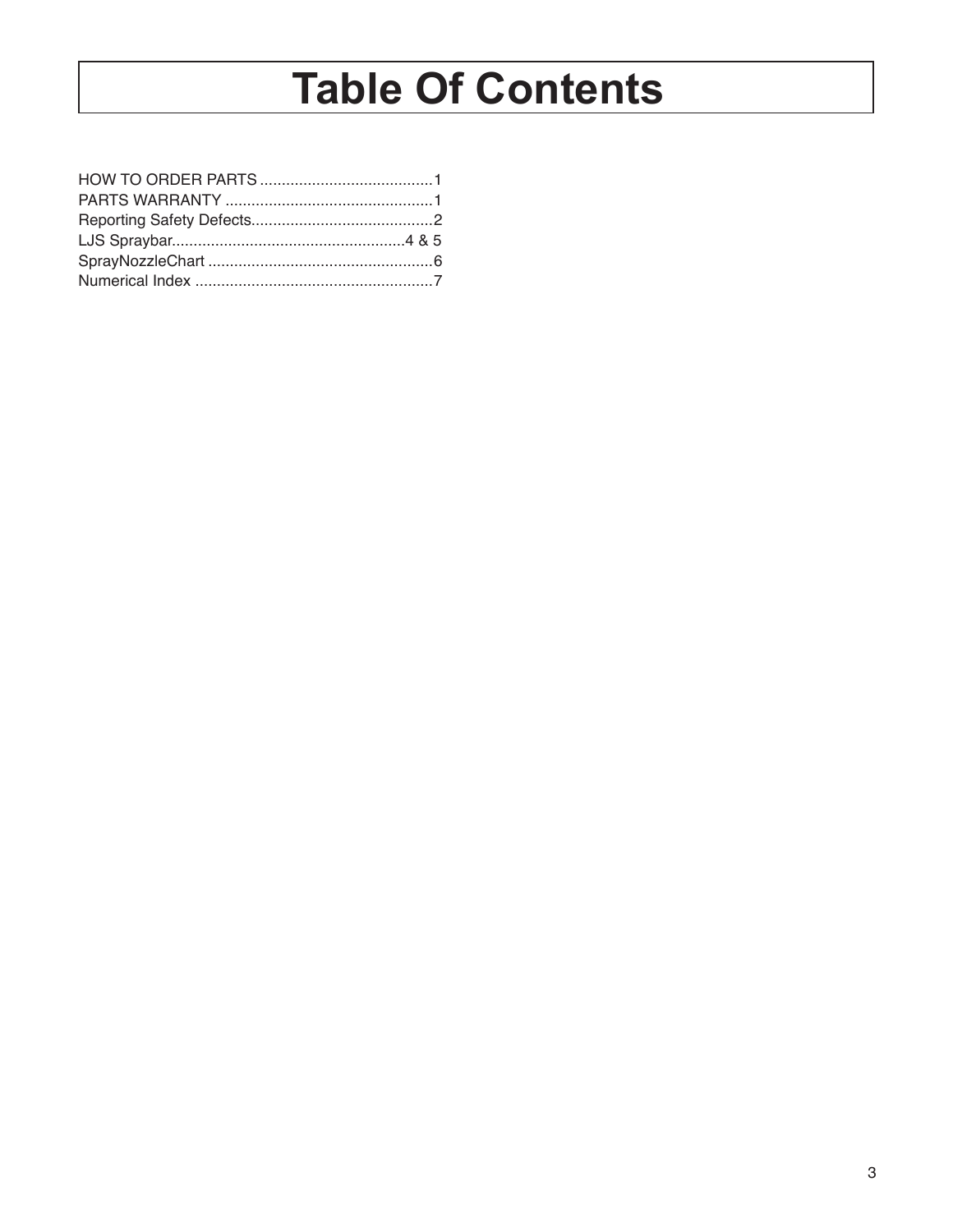

<span id="page-4-0"></span>

| REF   PART NO.   QTY |    | <b>DESCRIPTION</b>                         |    | REF   PART NO.   QTY | <b>DESCRIPTION</b>                         | REF   PART NO.   QTY | <b>DESCRIPTION</b>               |     | REF   PART NO. QTY | <b>DESCRIPTION</b>                          |
|----------------------|----|--------------------------------------------|----|----------------------|--------------------------------------------|----------------------|----------------------------------|-----|--------------------|---------------------------------------------|
| 3355372              |    | Spraybar-18" LJS, Bolt On, LH              |    | 17 3361258           | <b>Bracket-Mercury Switch</b>              | 36 3354497           | Bar Latch Assembly               |     | 54 3354501         | Rod Adjust Weldment                         |
|                      |    | (Includes Ref $2-10$ , 60-63)              |    | 18 3355085           | Hinge Asm-LH, No Inner Tube                |                      | (Includes Ref $37-56$ )          | 55  | 6602230            | Cylinder-Hyd, $2.0"$ x $10"$ , Wing Up      |
| 2 3355373            |    | Spraybar-18" LJS, LH                       | 19 | 0120214              | Washer-Lock, 0.31, Spring, PD              | 37 3354500           | Pin-Height Adjuster, VW          |     | 56 0180122         | Capscrew-Gr5, 0.375"UNC x 1.0"              |
| 3 3353504            | 12 | Spud-Valve, Spraybar w/ Seat               | 20 | 7230219              | Swivel Asm-Hinge Sec Mod Bar               | 38 3354510           | Support Tube                     | 57  | 3355366            | Spraybar-18" LJS, Bolt On, RH               |
| 4 3354755            |    | Valve Asm-Spray Valve, Stl/Nickel,         |    | 21 3355362           | StubWing-Blank, Bolt On, LH, LJS           | 39 0103411           | Pin-Cotter, $3/16$ " x $2.0$ "   |     |                    | (Includes Ref $3-10$ , 58, 60-63)           |
|                      |    | 2 Piece Brass Rod                          | 22 | 3355365              | Plate-Spill Guard, LJS                     | 40 0180126           | Capscrew-0.375"UNC $x$ 1.5", Gr5 |     | 58 3355367         | Spraybar-18" LJS, RH, Trpl Hea              |
| 5 3355329            |    | Flange-Cap, Spraybar, LJS                  | 23 | 6100880-03           | Bolt-Wiz, 0.375"UNC x 1.0", Gr5, PD        | 41 0274993           | Nut-Hex, Lock, 0.375"NC, PD      |     | 59 6702533         | Switch Asm-Mercury                          |
| 6 3355370            |    | Flange-Drain Side, Spraybar, LJS           |    | 24 6002390           | Nut-Hex, Ser Flg, 0.38"NC, Gr2, PD         | 42 0180177           | Capscrew-Gr5, 0.5"UNC x 1.5"     |     | 60 6704833         | 6 Firerod                                   |
| 3355102              |    | Gasket-Spraybar, LJS                       |    | 25 6001641           | Screw-Sock, Flat, 0.5"UNC x 1.25"          | 43 9411727           | Nut-Hex, Lock, 0.5"NC, PD        |     | 61 6200228         | Nipple-Hlf, Sch40, 2.0" x 2.25", PN         |
| 8 0219307            |    | Plug-Pipe, SqHd, 1.5"NPT, PN               |    | 26 3354840           | Shoe-Carrier, VW Spraybar                  | 44 3354502           | Plate-Latching                   |     | 62 6601092         | Adapter-2.0", Aluminum, Type A              |
| 9 0105423            |    | Elbow-Pipe, $90$ , ST, $0.25$ "NPT, PN     |    | 27 3354558           | Plate-Bar Slide, RAD                       | 45 3354499           | Channel-Outer Asm, Lift          | 63  | 6600593            | Coupling-2.0", Alum, E-Tite, Type D         |
| 10 6601086           |    | Valve, Cock, 0.25MPTX x 0.38Barbed         |    | 28 3355363           | Carrier-Spraybar, Weldment, LJS            | 46 0120377           | Nut-Hex, 0.375" NC               | 64  | 3382879            | AR Washer-Nozzle, Aluminum                  |
| 11 3361230           |    | Bracket- $(6)$ 1/8" Air Cplgs              |    | 29 6603416           | Cyl-Hyd, 2.0" x 24.0", 1.25"Dia. Rod       | 0120388              | Washer-Flat, SAE STD, 0.375"     |     | 65 3382892         | 2 Guard-Blanket Support, Aluminum           |
| 12 3355359           |    | Carrier-LJS, Bolt On Ends                  |    | 30 3355084           | Hinge Asm-RH, No Inner Tube                | 48 0120382           | Washer-Lock, Spring, 0.38"       | 66. | *******            | AR Nozzle-See Spray Bar Nozzle Chart        |
|                      |    | (Includes Ref 13–33 and Subassembly $36$ ) |    | 31 9413946           | Nut-Hex, Lock, 0.25"NC, EA, PD             | 49 3354503           | Pin-Height Adjuster, VW          |     |                    |                                             |
| 13 0120376           | 48 | Nut-Hex, $0.31$ "NC, PD                    |    | 32 0426899           | Nut-Hex, Jam, 1.0"NC, PD                   | 50 0220088           | Nut-Hex, $1.0$ "NC               |     |                    | $AR = As Required$                          |
| 14 3355079           |    | Center Bar-Blank, LJS                      | 33 | 3355360              | Stub Wing-Blank, Bolt On, RH               | 51 6604386           | Cylinder-Air, $1.5" \times 0.5"$ |     |                    | NOTE: Spray Nozzles are NOT included with   |
| 15 0121913           |    | Screw-Hex, 0.25"NC x 1.25", Gr2, Shear     |    | 34 6602230           | Cylinder-Hyd, $2.0''$ x $10.0''$ , Wing Up | 52 6602876           | Cylinder-Hyd, $2.0"$ x $14.0"$   |     |                    | spray bar sections. Nozzles must be ordered |
| 16 3355090           |    | Plate-Break a way, Hinge, LJS              |    | 35 3353260           | Rod End Asm-Cylinder Mount                 | 53 3354504           | Cap-Channel Tie                  |     |                    | separately.                                 |

#### 5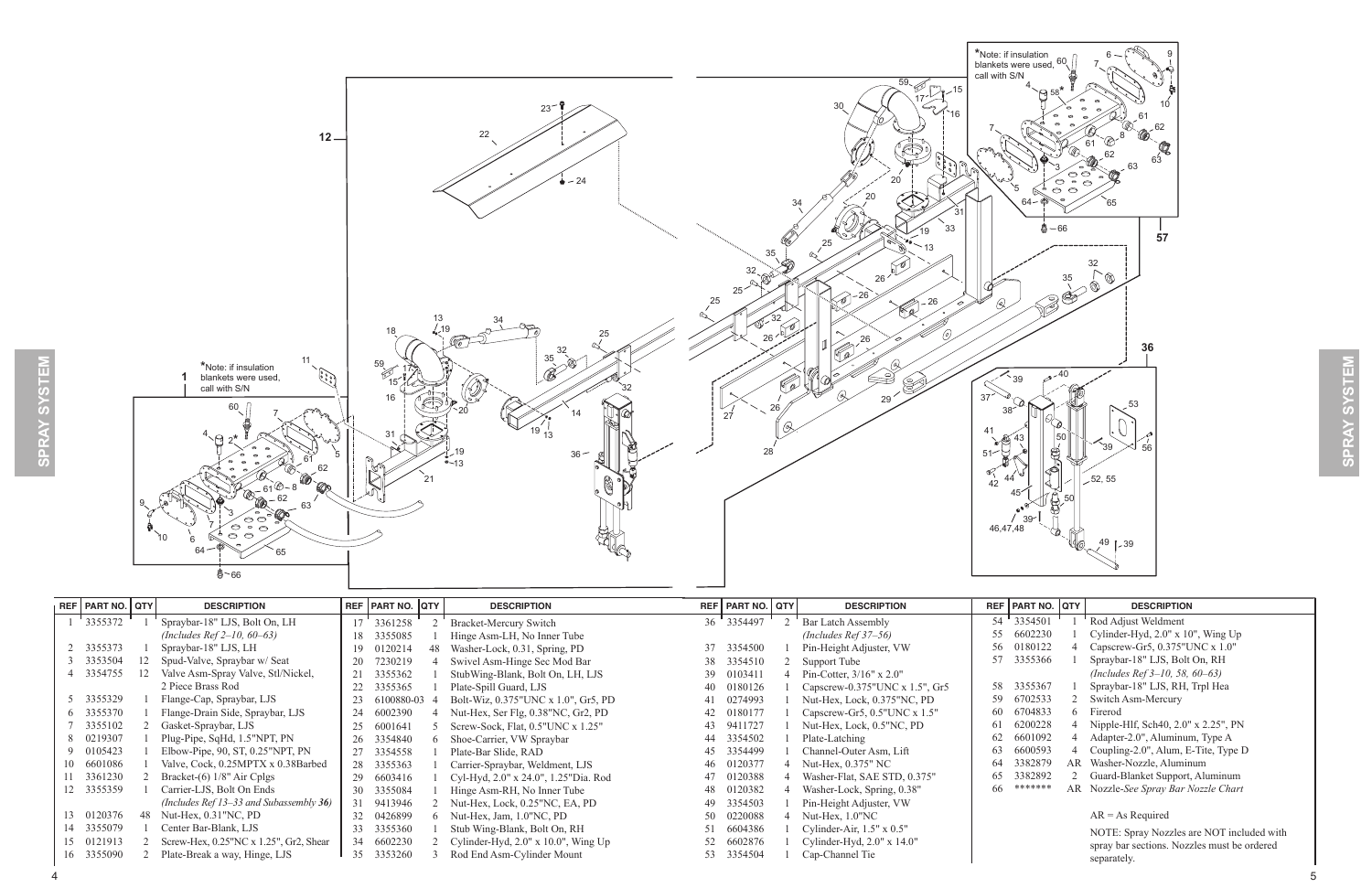<span id="page-5-0"></span>

|                 | <b>Spray Bar Nozzle Chart</b> |                                                     |                                          |                                        |                                          |  |  |  |  |  |
|-----------------|-------------------------------|-----------------------------------------------------|------------------------------------------|----------------------------------------|------------------------------------------|--|--|--|--|--|
|                 | 3353788<br>8                  | 3<br>3351009<br>3351008<br>335220<br>335515<br>7,10 | 3352368<br>3/16                          | 5<br>3351015                           | 335220<br>6<br>3352204<br>12<br>3351010  |  |  |  |  |  |
|                 | 3355010                       | 3352210<br>3352205<br>3355154                       | 3351014<br><b>Application</b>            | <b>Application</b>                     | <b>US Flow</b>                           |  |  |  |  |  |
| Ref.            | Part No.                      | <b>Description</b>                                  | <b>Gallons Per</b><br><b>Square Yard</b> | (Metric) Liters<br>Per Square<br>Meter | <b>Gallons Per</b><br>Minute<br>Per Foot |  |  |  |  |  |
| 1               | 3353788                       | V Slot Tack Nozzle 1/8" Rifle Bored                 | $.05 - .20$                              | $.23 - 0.91$                           | $3.0 - 4.5$                              |  |  |  |  |  |
|                 | 3351013*                      | V Slot Tack Nozzle 1/16" Coin Slot                  | $.05 - .20$                              | $.23 - 0.91$                           | $3.0 - 4.5$                              |  |  |  |  |  |
|                 | 3354904                       | V Slot Tack Nozzle 1/8" Counterbored                | $.05 - .20$                              | $.23 - 0.91$                           | $3.0 - 4.5$                              |  |  |  |  |  |
| $\overline{c}$  | 3351008                       | S36-4 V Slot                                        | $.10 - .35$                              | $.45 - 1.58$                           | 4.0 to 7.5                               |  |  |  |  |  |
| 3               | 3351009                       | S36-5 V Slot                                        | $.18 - .45$                              | $.81 - 2.04$                           | 7.0 to 10.0                              |  |  |  |  |  |
| $\overline{4}$  | 3352368                       | Multi-Material V Slot                               | $.15 - .40$                              | $.68 - 1.81$                           | 6.0 to 9.0                               |  |  |  |  |  |
| 5               | 3351015                       | 3/32" Coin Slot                                     | $.15 - .40$                              | .68 – 1.81                             | 6.0 to 9.0                               |  |  |  |  |  |
| 6               | 3352204                       | Multi-Material V Slot                               | $.35 - .95$                              | $1.58 - 4.30$                          | 12.0 to 21.0                             |  |  |  |  |  |
| $\overline{7}$  | 3355154                       | End Nozzle (use with 3352204 nozzle)                | $.35 - .95$                              | $1.58 - 4.30$                          | 12.0 to 21.0                             |  |  |  |  |  |
| 8               | 3355010                       | Multi-Material V Slot                               | $.29 - .72$                              | $1.31 - 3.26$                          | $10.0 - 16.5$                            |  |  |  |  |  |
| 9               | 3352205                       | Multi-Material V Slot                               | $.20 - .55$                              | $.91 - 2.49$                           | 7.5 to 12.0                              |  |  |  |  |  |
| 10              | 3352210                       | End Nozzle (use with 3352205 nozzle)                | $.20 - .55$                              | $.91 - 2.49$                           | 7.5 to 12.0                              |  |  |  |  |  |
| 11              | 3351014                       | 3/16" Coin Slot                                     | $.35 - .95$                              | $1.58 - 4.30$                          | 12.0 to 21.0                             |  |  |  |  |  |
| 12 <sub>2</sub> | 3351010                       | 1/4" Coin Slot                                      | $.40 - 1.10$                             | $1.81 - 4.98$                          | 15.0 to 24.0                             |  |  |  |  |  |

\* Special Order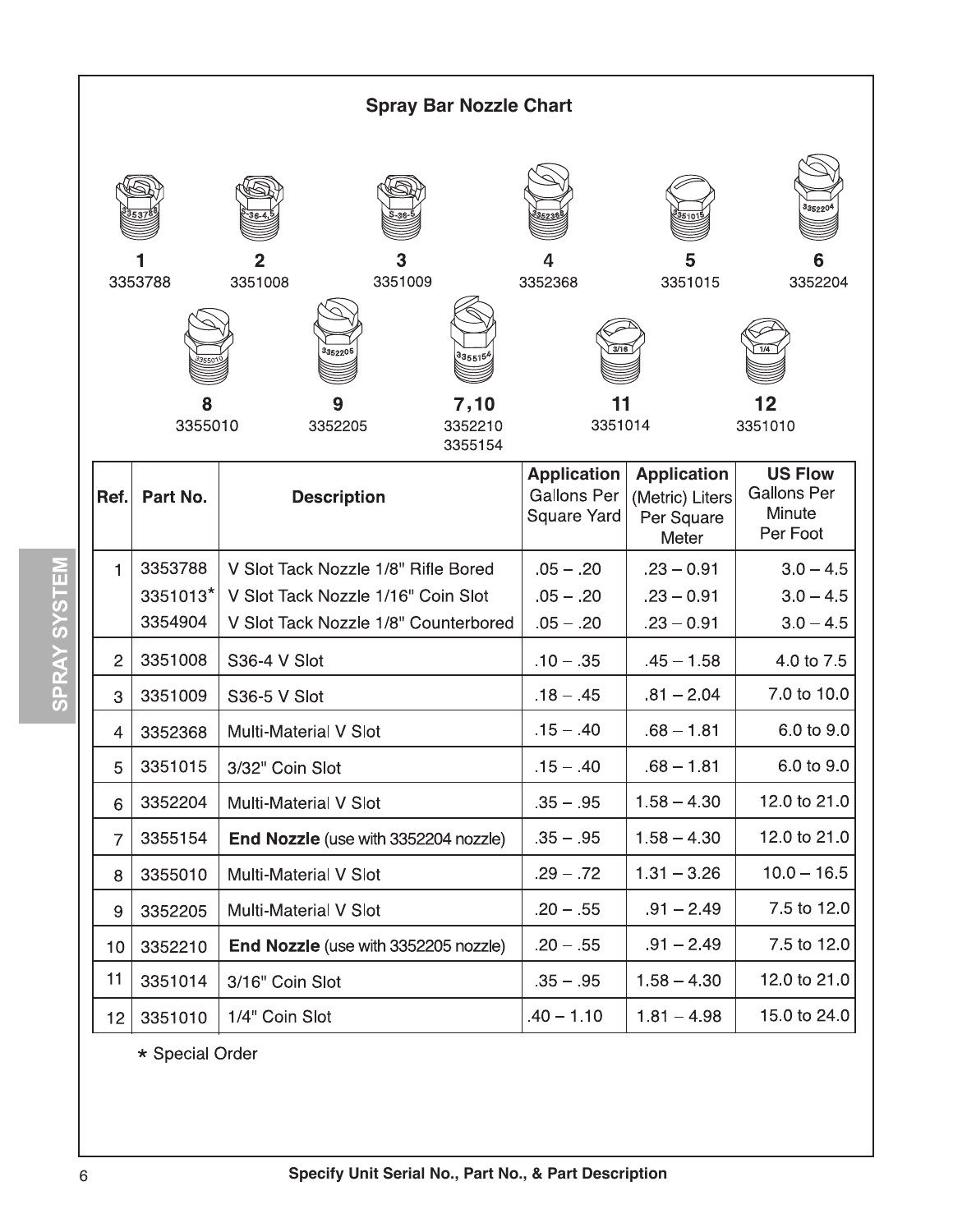| Part No. | Page No.       | Part No.   | Page No.                | Part No. | Page No. | Part No. | Page No. | Part No. | Page No. |
|----------|----------------|------------|-------------------------|----------|----------|----------|----------|----------|----------|
| 0103411  | $\mathbf 5$    | 3355367    | $\mathbf 5$             |          |          |          |          |          |          |
| 0105423  | $\overline{4}$ | 3355370    | $\overline{\mathbf{4}}$ |          |          |          |          |          |          |
| 0120214  | $\overline{4}$ | 3355372    | 4                       |          |          |          |          |          |          |
| 0120376  |                | 3355373    | 4                       |          |          |          |          |          |          |
|          | $\overline{4}$ | 3361230    |                         |          |          |          |          |          |          |
| 0120377  | $\mathbf 5$    |            | 4                       |          |          |          |          |          |          |
| 0120382  | $\sqrt{5}$     | 3361258    | 4                       |          |          |          |          |          |          |
| 0120388  | $\mathbf 5$    | 3382879    | 5                       |          |          |          |          |          |          |
| 0121913  | $\overline{4}$ | 3382892    | 5                       |          |          |          |          |          |          |
| 0180122  | $\mathbf 5$    | 6001641    | 4                       |          |          |          |          |          |          |
| 0180126  | $\sqrt{5}$     | 6002390    | 4                       |          |          |          |          |          |          |
| 0180177  | $\mathbf 5$    | 6100880-03 | 4                       |          |          |          |          |          |          |
| 0219307  | $\overline{4}$ | 6200228    | 5                       |          |          |          |          |          |          |
| 0220088  | $\mathbf 5$    | 6600593    | 5                       |          |          |          |          |          |          |
| 0274993  | $\overline{5}$ | 6601086    | 4                       |          |          |          |          |          |          |
| 0426899  | $\overline{4}$ | 6601092    | 5                       |          |          |          |          |          |          |
| 3351008  | $\,6\,$        | 6602230    | 4                       |          |          |          |          |          |          |
| 3351009  | $\,6\,$        | 6602230    | 5                       |          |          |          |          |          |          |
| 3351010  | $\,6\,$        | 6602876    | 5                       |          |          |          |          |          |          |
| 3351013  | $\,6\,$        | 6603416    | 4                       |          |          |          |          |          |          |
| 3351014  | $\,6\,$        | 6604386    | 5                       |          |          |          |          |          |          |
| 3351015  | $\,6\,$        | 6702533    | 5                       |          |          |          |          |          |          |
| 3352204  | $\,6\,$        | 6704833    | 5                       |          |          |          |          |          |          |
| 3352205  | $\,6\,$        | 7230219    | $\overline{\mathbf{4}}$ |          |          |          |          |          |          |
| 3352210  | $\,6\,$        | 9411727    | $\mathbf 5$             |          |          |          |          |          |          |
| 3352368  | $\,6\,$        | 9413946    | $\overline{4}$          |          |          |          |          |          |          |
| 3353260  | $\overline{4}$ |            |                         |          |          |          |          |          |          |
| 3353504  | $\overline{4}$ |            |                         |          |          |          |          |          |          |
| 3353788  | $\,6\,$        |            |                         |          |          |          |          |          |          |
| 3354497  | 5              |            |                         |          |          |          |          |          |          |
| 3354499  | 5              |            |                         |          |          |          |          |          |          |
| 3354500  | $\mathbf 5$    |            |                         |          |          |          |          |          |          |
| 3354501  | 5              |            |                         |          |          |          |          |          |          |
| 3354502  | 5              |            |                         |          |          |          |          |          |          |
|          | 5              |            |                         |          |          |          |          |          |          |
| 3354503  |                |            |                         |          |          |          |          |          |          |
| 3354504  | 5              |            |                         |          |          |          |          |          |          |
| 3354510  | 5              |            |                         |          |          |          |          |          |          |
| 3354558  | 4              |            |                         |          |          |          |          |          |          |
| 3354755  | 4              |            |                         |          |          |          |          |          |          |
| 3354840  | 4              |            |                         |          |          |          |          |          |          |
| 3354904  | 6              |            |                         |          |          |          |          |          |          |
| 3355010  | 6              |            |                         |          |          |          |          |          |          |
| 3355079  | 4              |            |                         |          |          |          |          |          |          |
| 3355084  | 4              |            |                         |          |          |          |          |          |          |
| 3355085  | 4              |            |                         |          |          |          |          |          |          |
| 3355090  | 4              |            |                         |          |          |          |          |          |          |
| 3355102  | 4              |            |                         |          |          |          |          |          |          |
| 3355154  | 6              |            |                         |          |          |          |          |          |          |
| 3355329  | 4              |            |                         |          |          |          |          |          |          |
| 3355359  | 4              |            |                         |          |          |          |          |          |          |
| 3355360  | 4              |            |                         |          |          |          |          |          |          |
| 3355362  | 4              |            |                         |          |          |          |          |          |          |
| 3355363  | 4              |            |                         |          |          |          |          |          |          |
| 3355365  | 4              |            |                         |          |          |          |          |          |          |
| 3355366  | 5              |            |                         |          |          |          |          |          |          |

**INDEX**